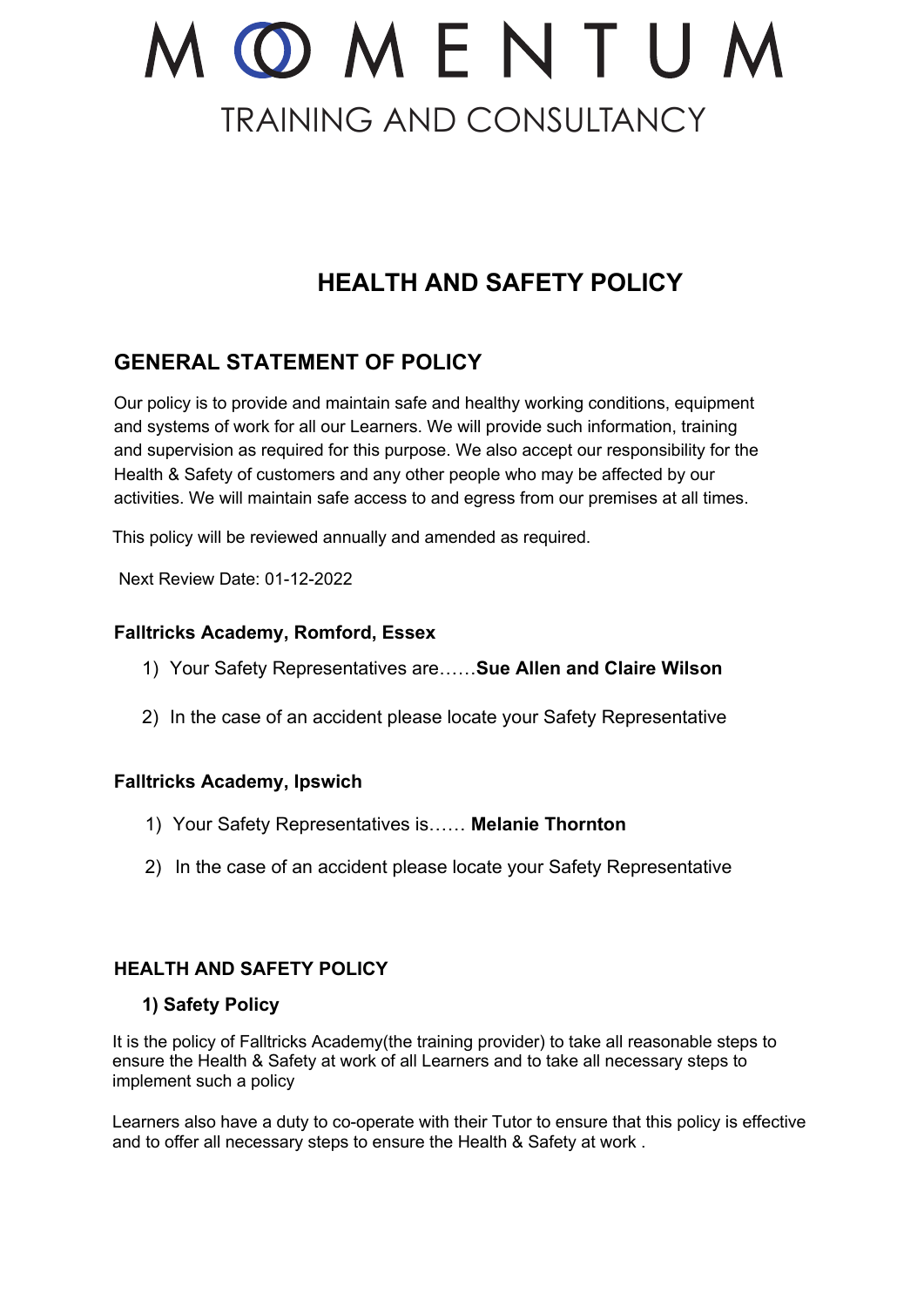### OMENTUM TRAINING AND CONSULTANCY

The Learner also has a responsibility to ensure the Health & Safety to others who may be affected by the work activity and reasonable steps will be taken by all concerned to ensure that this duty is observed.

The attention of all Learners is drawn to the safety rules and procedures, disciplinary action will be taken against any Learner who violates these rules and procedures.

Falltricks Academy will consult with the Employers periodically to ascertain what measures should be taken to increase awareness of Health & Safety and to ensure that all necessary measures are taken to make this policy effective. The Employer will take such measures as may be necessary to ensure proper training supervision and instructions of all Learners in matters pertaining to their Health & Safety and to provide and necessary information.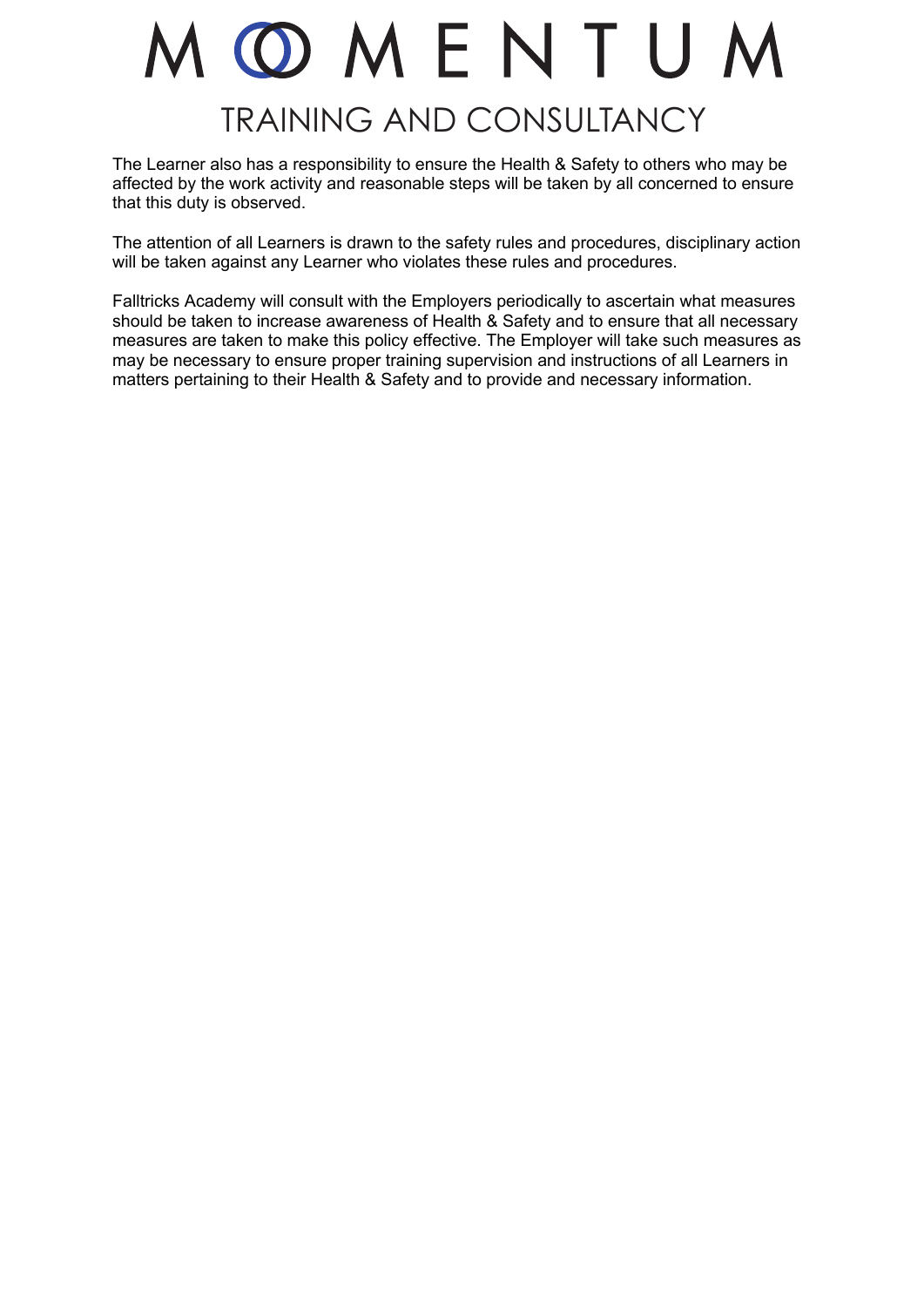

TRAINING AND CONSULTANCY

#### **2) Personnel Responsible for Health & Safety**

The person having overall responsibility for Health and Safety is Michael Hallam.

Medical assistance will be provided at each office.

#### **Staff qualified in First Aid are as followed.**

Denise Chamartin, Mandy Dorman and Claire Wilson, Melanie Thornton.

#### **3) Arrangements for Health & Safety**

The Details and procedures for Health & Safety are annexed and must be observed at all times by all Employees and Learners.

#### **SAFETY RULES**

#### **1) Workplace**

The workplace must be kept clean and tidy with rubbish and discarded materials placed in the receptacles provided correct attention must be paid to hygiene. All materials must be properly and safely used and when not in use properly secured.

#### **2) Smoking**

The Falltricks Buildings are non-smoking buildings – smoking is prohibited at all times.

#### **3) Fire**

Learners should ensure that they are familiar with the position of the nearest fire fighting equipment alarms and emergency exits. They should ensure that they understand how to operate such equipment, In particular Learners that are asked to use electric fires and other heaters (if and where permitted) with caution and to keep flammable materials in particular paper away from the sources of heat. Learners should report any faulty electric cable or flex immediately. Emergency exits stairs and corridors and doorways should not be obstructed fire doors should always be kept closed.

Learners should be fully conversant with the fire drill and be aware of the nearest fire exit and assembly points. Lifts should not be used in an emergency. Learners should leave the building quickly and in an orderly fashion following the correct route.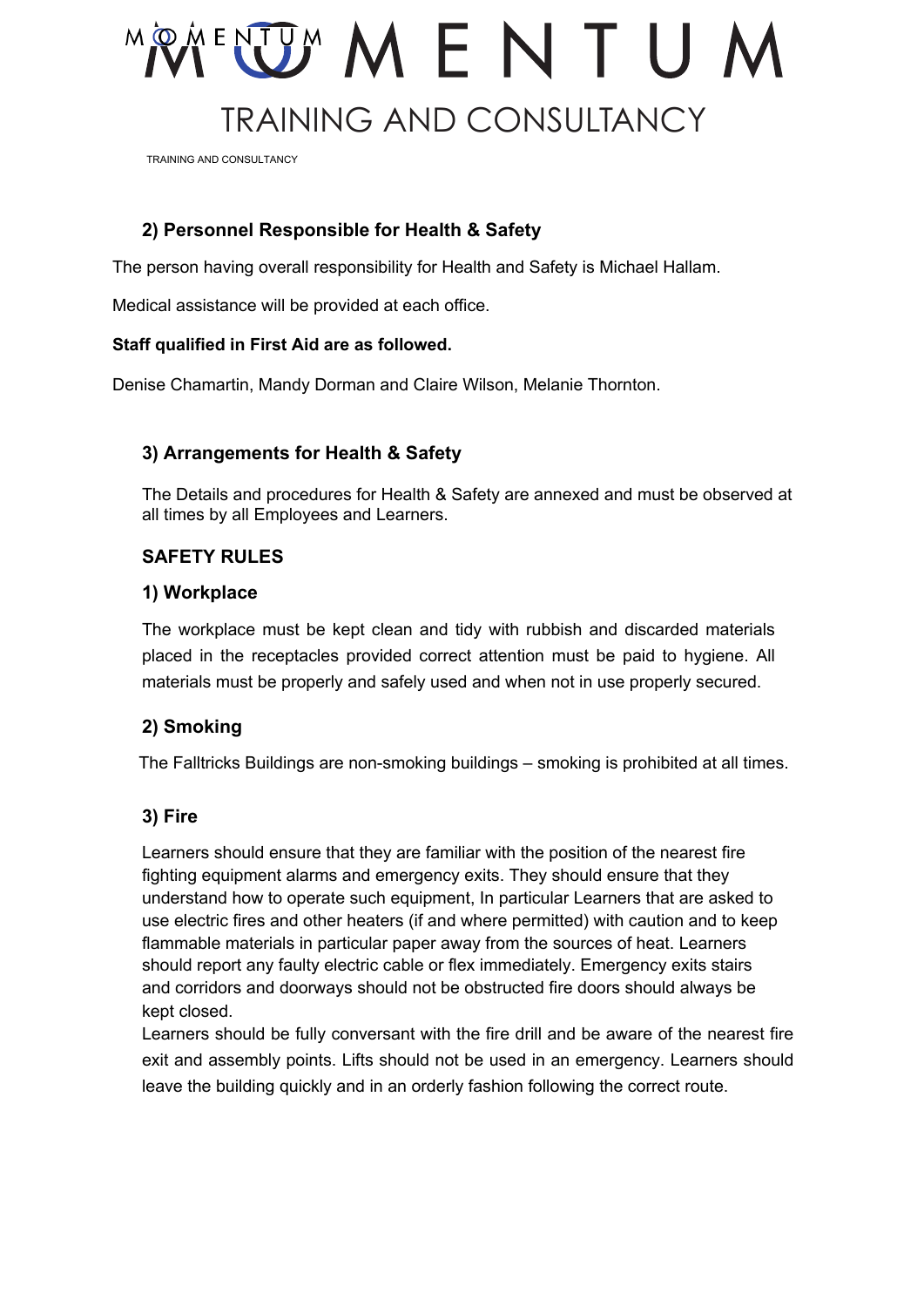# MOVIE YTTY MENTUM TRAINING AND CONSULTANCY

TRAINING AND CONSULTANCY

#### **4) Electrical Equipment**

Any equipment in a dangerous or worn condition must be reported by the Learners to the Tutors all electrical equipment which does not require continuous operation should be switched off when not in use and equipment which is suspected to be faulty or where the cable or flex is damaged or connections are lose any faults should be reported immediately to the Tutors. Learners should not attempt to repair or interfere with electrical equipment or wiring themselves and should not use dual or other socket outlets unless these have been properly authorised by an electrical engineer.

#### **5) Floors**

Cables and wires should not be permitted to trail across the floor where people may be passing unless a covering is provided. Learners should take extra care on newly polished or wet floors. Any liquid spilt on the floor should be wiped up immediately. Damaged floor covering or surfaces should be treated with care and reported immediately.

#### **6) Ladders Steps and Stairs**

Where ladders or steps are used to reach above normal height, Learners should ensure that they are firmly based and secure. Where necessary assistance should be sought to prevent them slipping. Learners should exercise care on stairs and hand rails should be used.

#### **7) Alcohol and Drugs**

No alcoholic liquor or drugs (other than those prescribed by a registered medical practitioner and which do not affect the Learner's ability to safely undertake their duties) must be brought into used or consumed at Falltricks Academy. Any Learner who in the opinion of the Falltricks Academy Staff , is under the influence of drugs or alcoholic liquor will be suspended by the Manager and appropriate disciplinary action will be taken against the Learner under the terms of Falltricks Academy disciplinary procedure.

#### **8) Access**

Means of access to the egress from the work place must only be used for the purpose for which they are provided no Learner must tamper with any means of access to or egress from the Learner to the Tutor's immediate supervisor

#### **9) Carrying Heavy Items**

Lift in or carrying items such as work processors heavy bundles of papers or files should be done carefully, Learners should ask for assistance if there. is any danger of strain. Heavy objects should be lifted in the correct manner without bending the back.

#### **10) Accident or Illness at Work**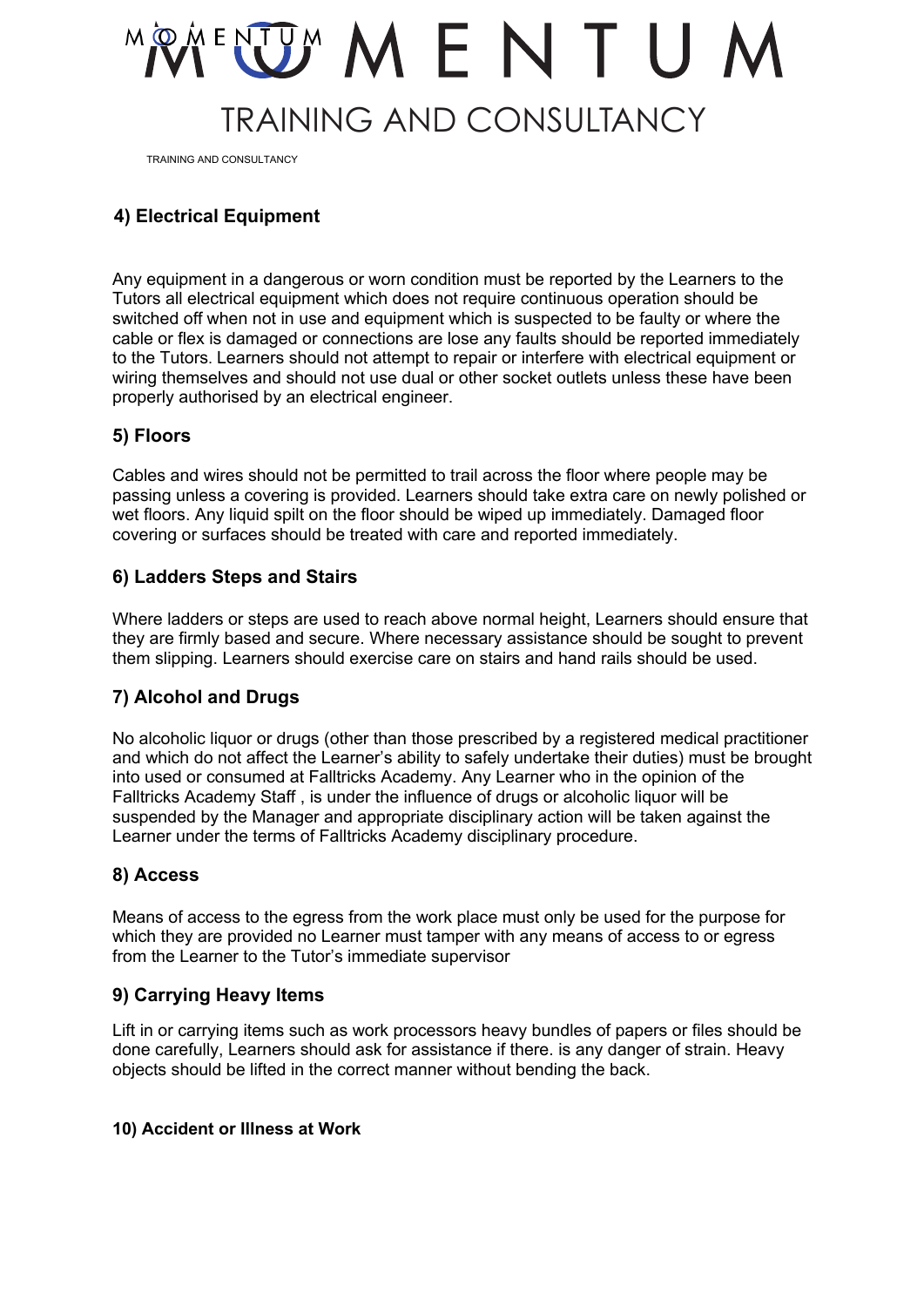### OMENTUM TRAINING AND CONSULTANCY

Any accident or illness occurring at Falltricks Academy premises should be reported to the Academy Manager who should ensure that

all details are entered in the accident book it is important that all injuries however slight should be reported.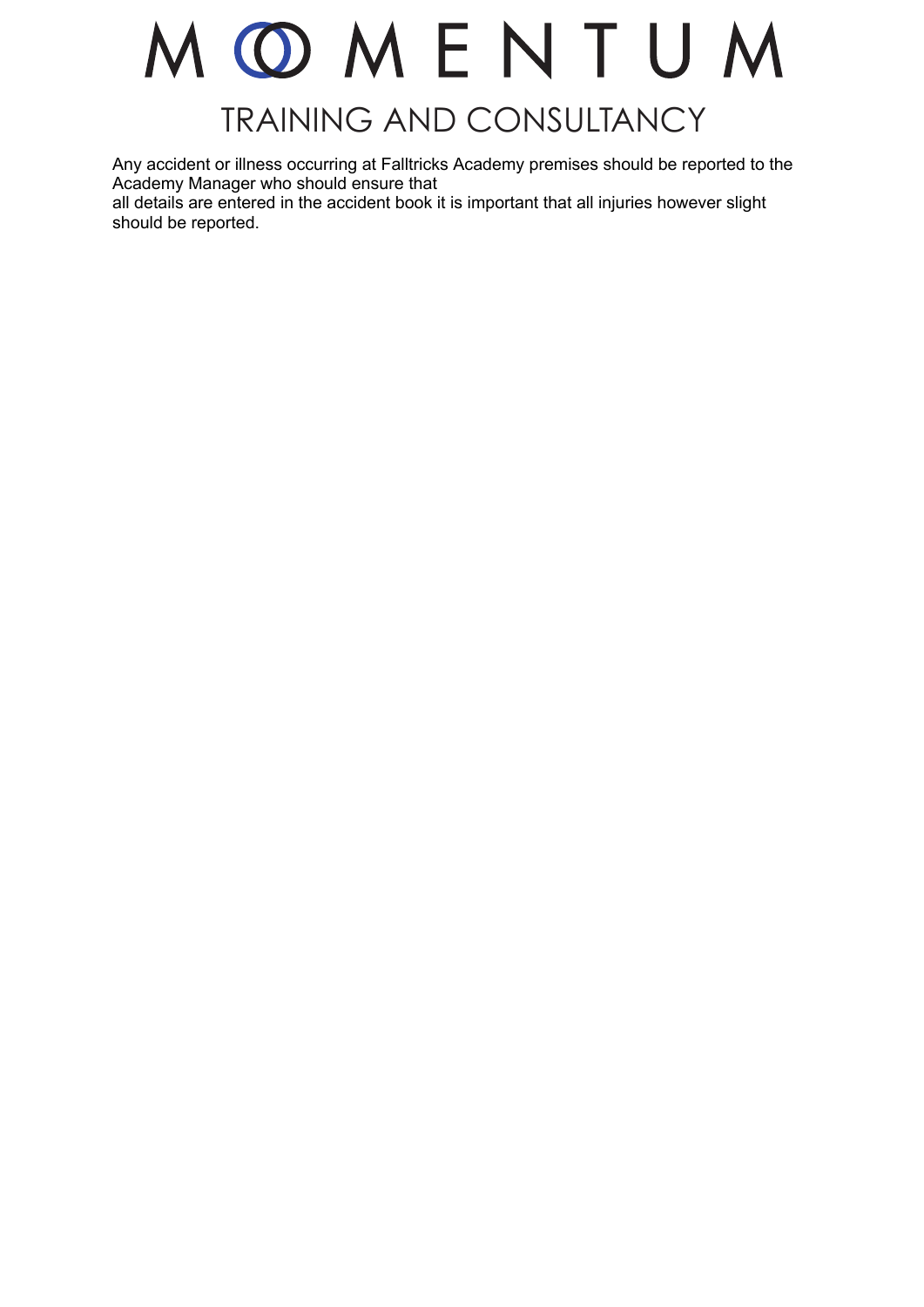MOMENTUM

# OMENTUM TRAINING AND CONSULTANCY TRAINING AND CONSULTANCY

If a client is involved the Learner must not in any way admit liability on behalf of himself other Learners or the Tutors. Learners should ensure that they know the names and locations of the person designated to take charge of the First Aid Cabinet and to render aid in an emergency, if speed is considered essential and ambulance should be called.

#### **11) General**

Learners must not engage in any horseplay or misuse of any equipment or anything provided in the interest of Health & Safety. Any Learner who fails to follow this rule will be subjected to a disciplinary action under Falltricks Academy Disciplinary Procedure.

Learners should remain alert and report any practice they observe which in their opinion could constitute a hazard to themselves and others where additional rules are issued to Learners in relation to machinery or operations which they carry out these additional rules must be carefully complied with.

Learners should take particular care when visiting or working temporarily in other work places where they may not be conversant with Health & Safety Rules.

#### **12) FIRE**

#### **IF YOU DISCOVER A FIRE – FIRE INSTRUCTIONS**

- 1. Immediately operate the nearest alarm call-point
- 2. Leave the building safely only fight the fire if you are trapped

#### **ON HEARING ALARM FIRE**

3. The senior person will call the fire brigade by reception land line telephone

A)Lift the receiver and dial '999'

B)Give the operator your telephone number and ask for fire C)When the fire brigade replies give call distinctly

**FIRE AT FALLTRICKS ACADEMY** then give address – 13 Western

Road, Romford, RM1 3LD

#### **DO NOT REPLACE THE RECEIVER UNTIL THE ADDRESS HAS BEEN REPEATED BY THE FIRE BRIDGADE**

#### **CALL THE FIRE BRIGADE IMMEDIATELY TO EVERY FIRE OR SUSPICION OF FIRE**

4. Leave the building and report to person in charge of assembly point in the street (car park across the street)

#### **USE THE NEAREST AVAILABLE EXIT**